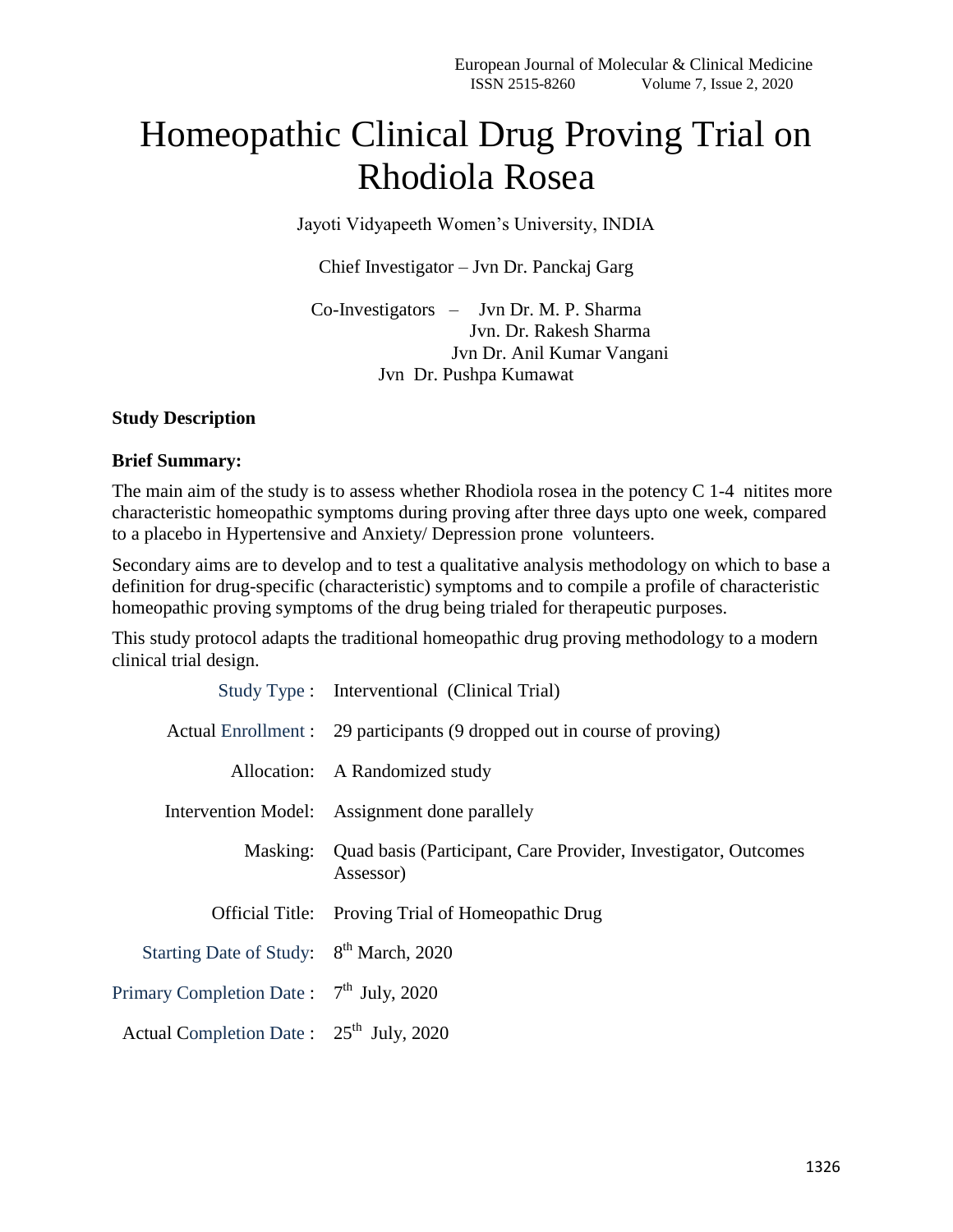| <b>Condition</b><br>or disease                                                     | <b>Intervention/treatment</b>                                                                                                                                                                                          | <b>Phase</b> | <b>Result</b>                                                                                                                                                                                                                                                                                                                                                                                                                                                                                                                                                                                                                                                                                                                                                                                                                                                                                                                                                                                                                                                                                                                                                     |
|------------------------------------------------------------------------------------|------------------------------------------------------------------------------------------------------------------------------------------------------------------------------------------------------------------------|--------------|-------------------------------------------------------------------------------------------------------------------------------------------------------------------------------------------------------------------------------------------------------------------------------------------------------------------------------------------------------------------------------------------------------------------------------------------------------------------------------------------------------------------------------------------------------------------------------------------------------------------------------------------------------------------------------------------------------------------------------------------------------------------------------------------------------------------------------------------------------------------------------------------------------------------------------------------------------------------------------------------------------------------------------------------------------------------------------------------------------------------------------------------------------------------|
| Subjects<br>with HT,<br>Anxiety/<br>Depression<br>Irritability,<br>low<br>immunity | Finding in literature some new<br>drugs of vegetable kingdom which<br>have effects on higher centres of<br>mind capable of producing anxiety<br>and depressive conditions leading to<br>low energy and immunity levels | One          | Found in Joseph E. Pizzorno ND,<br>Herb Joiner-Bey ND, in The Clinician's<br>Handbook of Natural Medicine (Third<br>Edition), 2016 Botanical medicines -<br>Rhodeola rosea as an medicine with<br>antifatigue effect that increases mental<br>performapopular plant in traditional<br>medical systems in Eastern Europe and<br>Asia to help combat fatigue and restore<br>energy. Rhodiola hence—the ability to<br>concentrate—and decreases cortisol<br>response to awakening stress.                                                                                                                                                                                                                                                                                                                                                                                                                                                                                                                                                                                                                                                                            |
| Subjects<br>with HT,<br>Anxiety/<br>Depression<br>Irritability,<br>low<br>immunity | Reviwing Literature on found<br>herbal drug                                                                                                                                                                            | Two -        | Rhodiola (Rhodiola rosea) is a perennial<br>plant that grows in the US, Canada,<br>Europe, and parts of Asia. Its root, also<br>known as golden root, is commonly<br>used in Asia and Europe to treat fatigue<br>and cognitive blunting. Its<br>pharmacology is complex and includes a<br>large number of active compounds, such<br>as flavonoids, monoterpernes,<br>phenylpropanoids, triterpenes, phenolic<br>acids, and phenylethanol derivatives. It<br>has multiple effects, including<br>antioxidant, anticarcinogenic,<br>cardioprotective, and neuroendocrine<br>properties. Its psychopharmacological<br>effect may include agonist properties for<br>serotonin and dopamine and<br>norepinephrine (perhaps secondary to<br>monoamine oxidase inhibition), as well<br>as influence on opioid peptides (such as<br>beta-endorphins) and nicotinic receptors<br>for <b><u>acetylcholine</u></b> . Importantly, it may<br>also act on cellular membrane and<br>improve the ability of serotonin and<br>catecholamine precursors to cross the<br>blood-brain barrier (Saratikov &<br>Krasnov, 1987). Thus, it may be<br>beneficial to augment treatment with |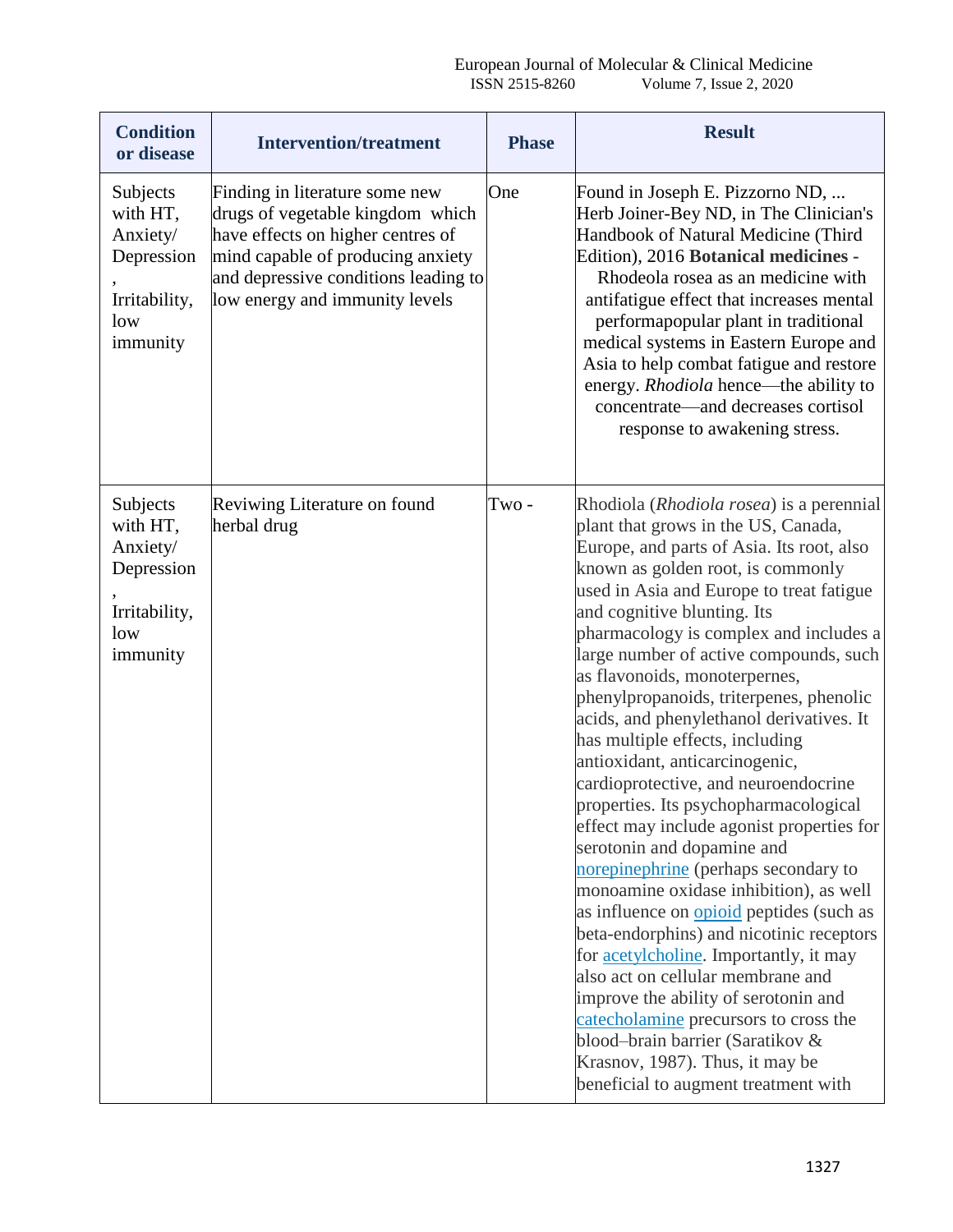## European Journal of Molecular & Clinical Medicine ISSN 2515-8260 Volume 7, Issue 2, 2020

tryptophan/5-HTP and/or phenylalanine/PEA with rhodiola. Rhodiola has been shown to have antidepressant and psycho-stimulant effects. Saratikov and Krasnov (1987) reviewed the results of a number of studies that showed that patients with asthenia (fatigue, decline in work capacity, trouble falling asleep, poor appetite, irritability, and headaches) responded favorably to rhodiola at doses of 50 mg three times per day (TID). Treatment durations ranged from 10 days to 4 months, and in studies up to 64 percent of cases exhibited significant improvement. More recently, similar

**Procuring** drug from authentic source

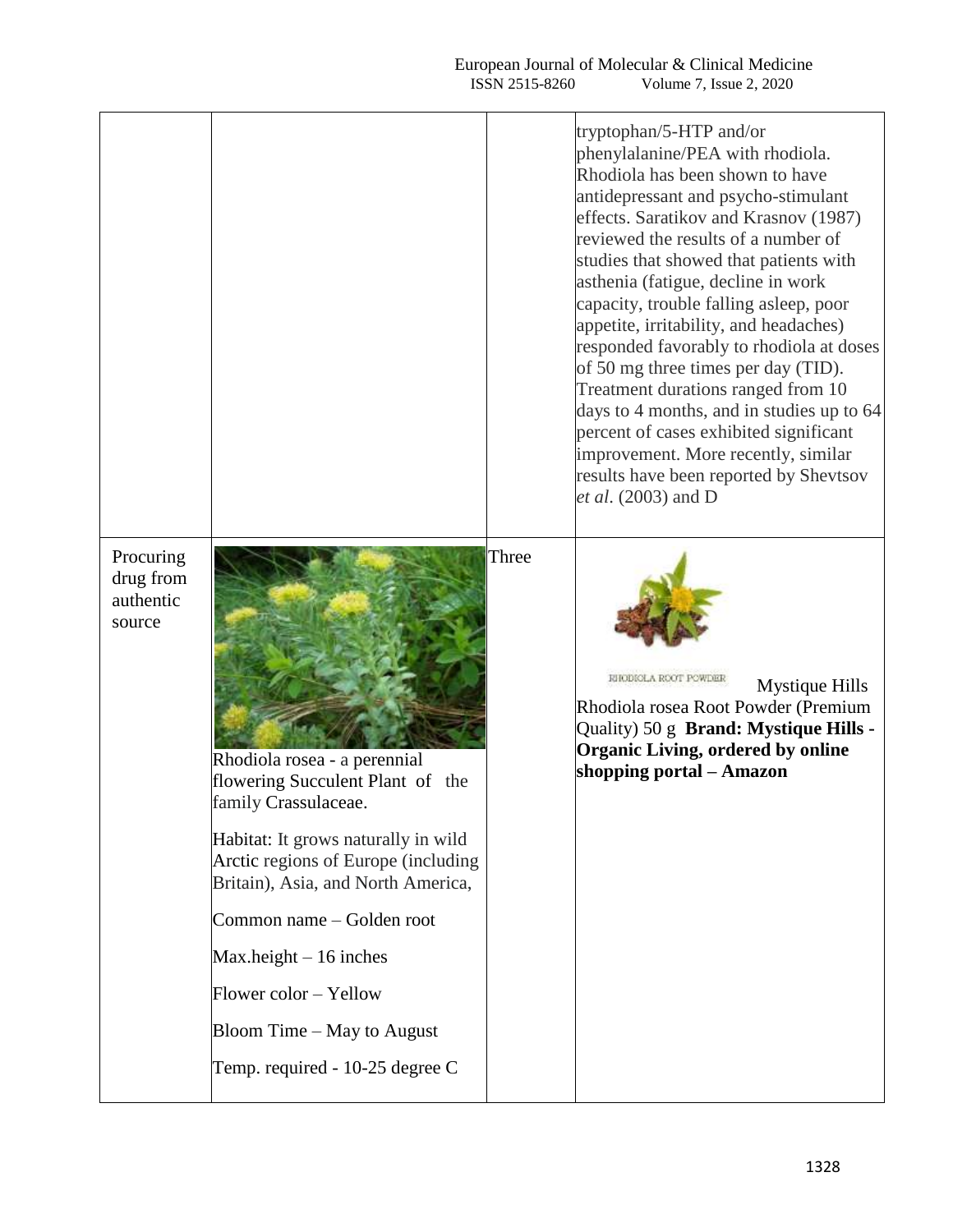|                                                                                                                   | Part used for medicine - roots                                                                                                                                                                                                                                                                             |                                                                                                                         |                                                                                                                                                                                                                 |
|-------------------------------------------------------------------------------------------------------------------|------------------------------------------------------------------------------------------------------------------------------------------------------------------------------------------------------------------------------------------------------------------------------------------------------------|-------------------------------------------------------------------------------------------------------------------------|-----------------------------------------------------------------------------------------------------------------------------------------------------------------------------------------------------------------|
| Guinea<br>pigs fed<br>with<br>Rhodeola<br>rosea to be<br>studied for<br>nephrotoxi<br>city<br>/hepatotoxi<br>city | Rhodiola rosea 1c dissolved in<br>distilled water and 3gr each time<br>mixed with 6 ml milk fed 4 times<br>daily to animal for four days and<br>wait and watch for next 3 days.                                                                                                                            | Four -<br>Toxicity<br>study on<br>animals                                                                               | None toxicity signs were observed,<br>animal became dull from 2-3 day and<br>more active on $5^{\text{th}}$ -7 <sup>th</sup> day, actin seems<br>on energy levels, nerves and mental<br>sphere                  |
| Subjects<br>with HT,<br>Anxiety/<br>Depression<br>, Irritability                                                  | Rhodiola rosea 1C, 2C, 3C & 4C<br>in sequential day to day basis for<br>first four days, then wait and watch<br>for next three days for primary and<br>secondary actions to develop, tested<br>on 20 different individuals of both<br>sex, of various constitutions, of<br>different socio-economic groups | $Five -$<br>Clinical<br>trial on<br>Susceptibl<br>e Human<br>beings who<br>are prone<br>to Anxiety<br>and<br>Depression | Dullness and Over thinking with<br>irritability, taking unfavorable decisions<br>for others on day $2^{nd}$ and $3^{rd}$ , becoming<br>more pliable, affectionate and balanced<br>thinker $5^{th} - 7^{th}$ day |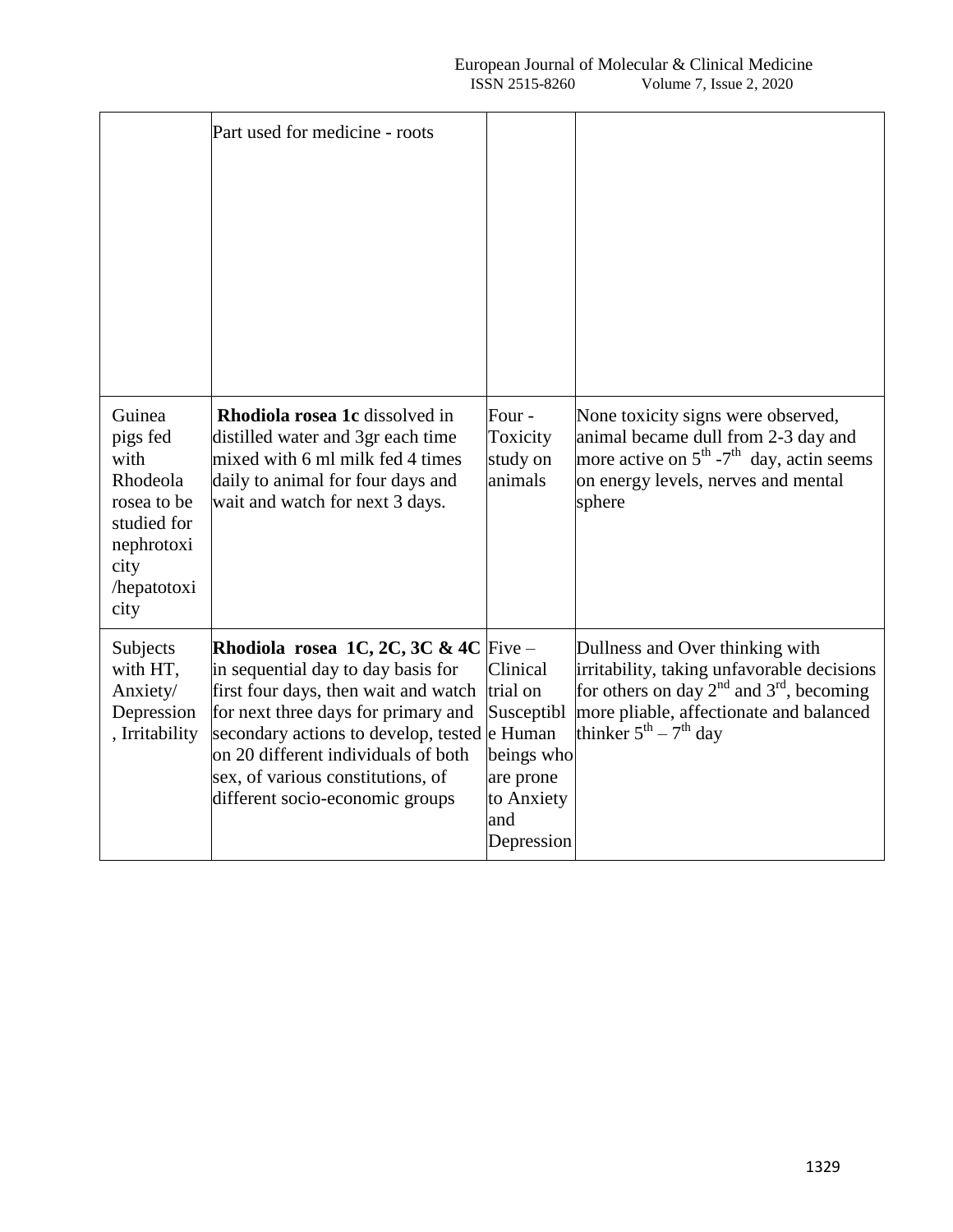

Making Homoeopathic Medicine from Rhodeola Rosea and Developing the potencies for purpose of Clinical proving by Director Faculty of Homeopathic Science Dr. M.P. Sharma, Prof. and HOD Organon – Dr. Rakesh Sharma, Prof. and HOD Repertory – Dr. Anil Kumar Vangani, Asst. Prof. Deptt. of Homeopathic Pharmacy – Dr. Pushpa Kumawat

Clinical Proving done on an individual volunteer of High socio economic group - prone to Hypertension, frequent colds ,easy fatigability, stress, hypertension, anxiety, irritability and impatience –

Mind: Wants to be alone Irritability Insecure about self image Religiousness

Thirst 1.5 litres in whole day,  $\frac{1}{2}$  to 1 glass of water at a time

Stool –Clear

Urine – Umber colored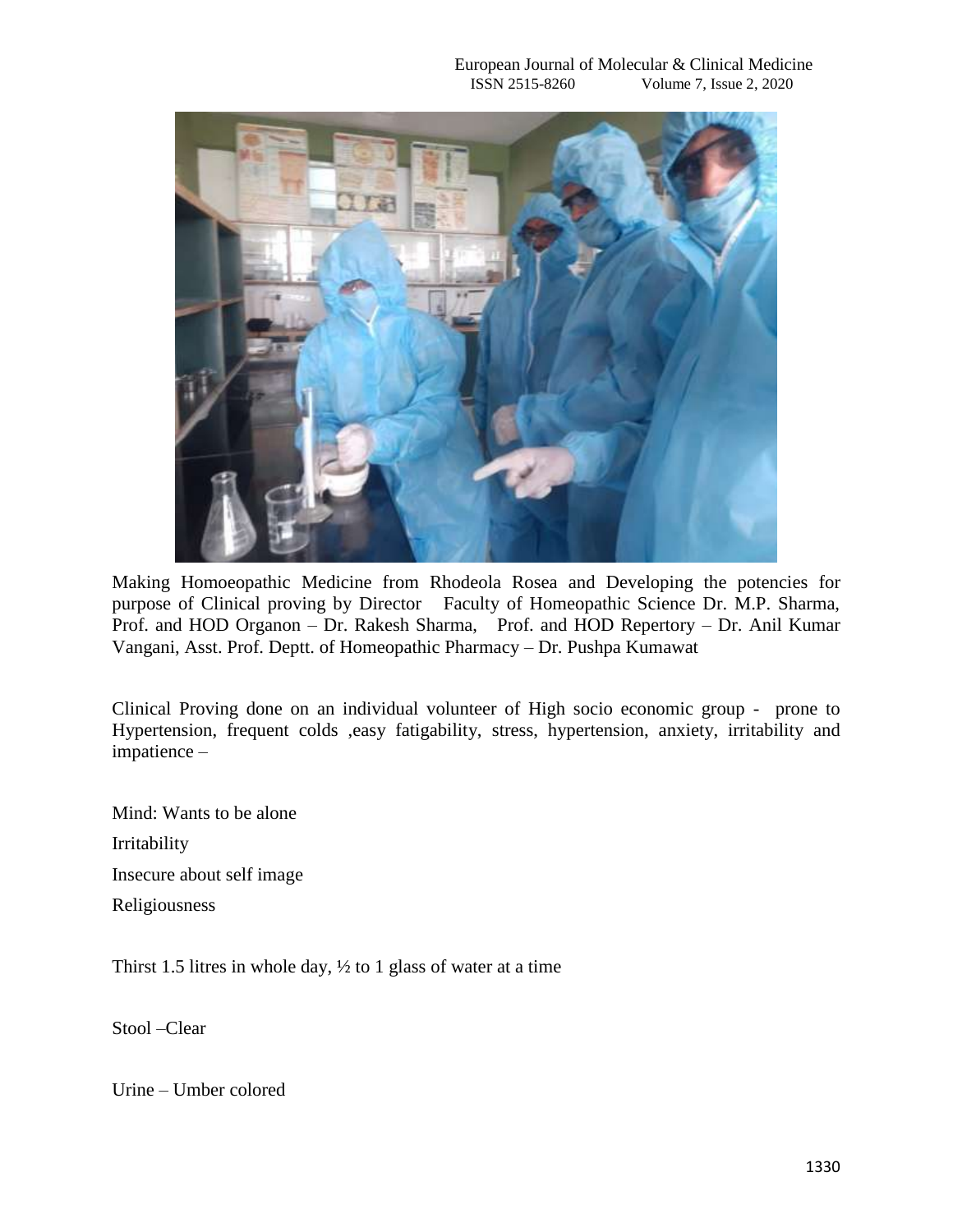$I<sup>st</sup>$  Day: Taken Rhodeola rosea 1c; 4 grain dose morning; After 2 Hr. – Hoarseness of voice, taken ice cream after dinner, caught sore throat which got itself improved next morning

 $II<sup>nd</sup>$  Day – Taken Rhodeola rosea 2c; 4 grain dose morning; After eating a bowl of curd in breakfast - a lot of sneezing started which itself diminished in intensity till afternoon. After dinner taken ice cream today again but no pain in throat this time.

 $III<sup>rd</sup>$  day – Sneezings and Sore throat felt in early morning - Taken Rhodeola rosea 3c; 4 grain dose morning; - Sore throat and Sneezings got better and energy level felt better upto breakfast and Lunch. Taken Ice Cream after dinner again this night.

IV <sup>th</sup> Day – Sore throat felt in the morning, pain in throat on swallowing saliva, but with much expectoration this time. Taken \$c dilution this time 10 drops in 1 ounce of luke warm water – after 1 hour - Temp. 100 Degree Farenheit, frontal headache, bodyache with pain in spots various parts of body, loss of sense of taste for food – food feeling tasteless; Slight vertiginous feeling in the evening –taken light meal – porridge and went for rest early by 8 0' clock in the evening.

V<sup>th</sup> Day – Feverish felling, no more dosing done, loss of taste for regular food, desire more salt and sugar in food but no effect felt. Taken warm water whole day and saline gargles done 3 times a day. Porridge taken in meals. Fever upto 101 degree Farenheit on an average whole day.

 $VI<sup>th</sup>$  day – Morning waken up with weakness but no more fever, feeling intense thirst. Expectoration yellow thick which ameliorated soreness in throat, felt better by evening, but still taken porridge and warm water upto dinner on  $6<sup>th</sup>$  day.

VII<sup>th</sup> Day – Feeling much better in morning, energy levels a lot improved, desire to go for morning walk. Took normal tea today. More mental clarity, no more irritability and Insecure feeling. Light Breakfast taken. A little sleepy feeling in afternoon which improved after 20 mins. Nap, remained active till evening, no more pain throat or expectoration anf fever. Took usual meal in less quantity at night. No more complaints left.

**Conflict of Interest:** None as it is self financed project, sponsored by the university in wake of Covid-19 Pandemic to get a medicine for immune modulation of susceptible population in Urban Areas.